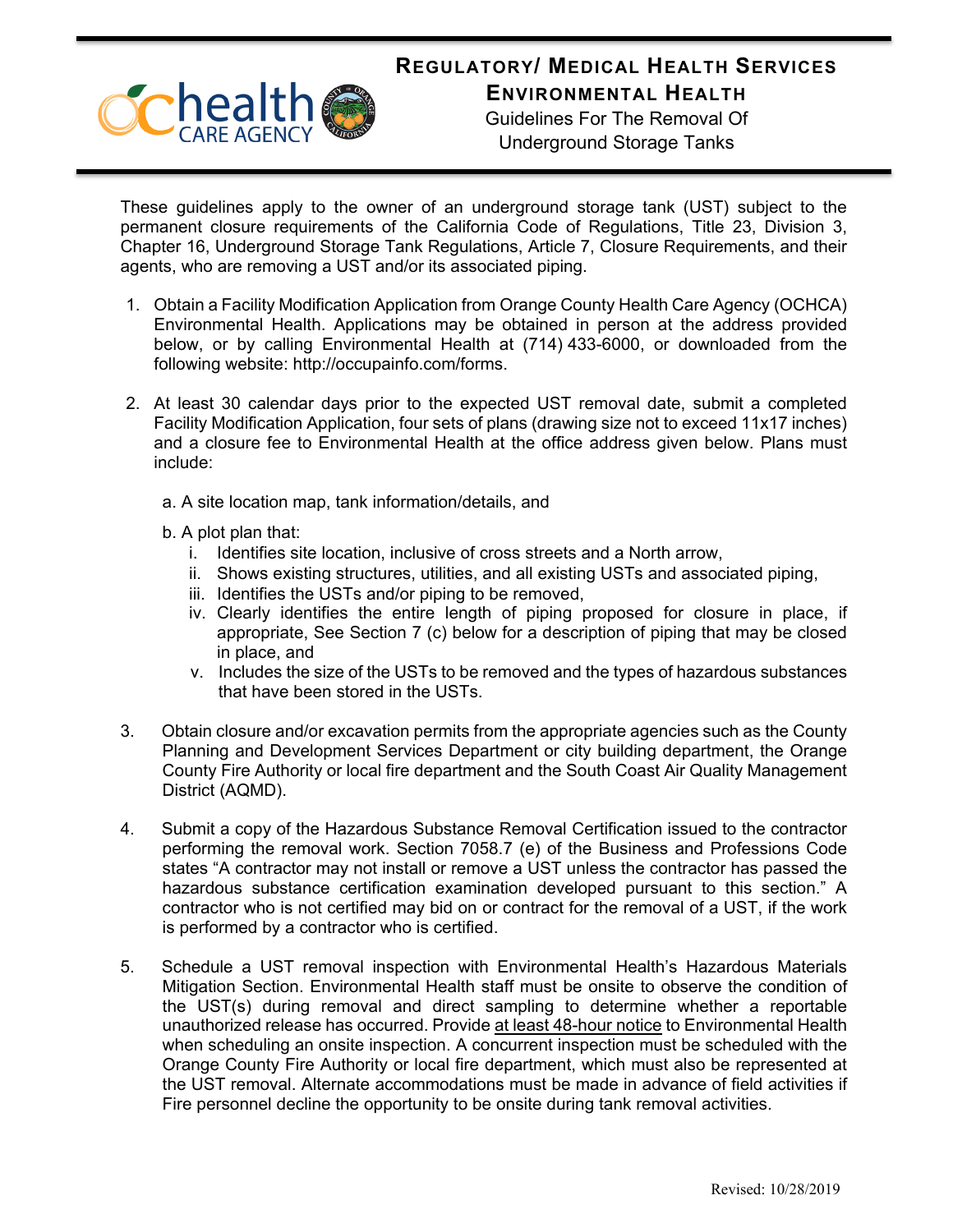Guidelines for the Removal of an Underground Storage Tank Page 2 of 4

- 6. When removing a UST system and/or its piping, the owner of the UST(s) must comply with applicable provisions of the California Code of Regulations (CCR) Division 3, Chapter 16, Article 7, Closure Requirements. These include provisions of Section 2672 (b) & (c) which including the following:
	- a. All residual liquid, solids, or sludge from the UST and/or its piping shall be removed and handled as hazardous waste or recyclable material;
	- b. If the UST to be removed contained a hazardous substance that could produce flammable vapors at standard temperature and pressure, then the USTs shall be inerted to levels that shall preclude explosion or to such lower vapor levels as may be required by the Orange County Fire Authority or local fire department. (Note: A representative from the Orange County Fire Authority or local fire department must be present prior to initiating this procedure.); and,
	- c. The UST and/or its associated piping shall be removed and disposed. Where removal of piping might damage structures or other in use piping is contained in a common trench, that piping may be closed in place after being emptied of all contents and capped.
- 7. Per CCR Section 2651 (d), the owner of a UST must demonstrate upon closure that no unauthorized release has occurred. This demonstration shall be based on sensory observations, monitoring equipment readings, soil sample analysis and/or water sample analysis. Sample collection activities are to be performed by staff provided by the project consultant or the laboratory doing the sample analysis.
	- a. Samples must be obtained from the excavations of any UST and/or piping removed. Regulations require two samples, one at each end of each UST removed and samples for each 20 linear feet of pipe trenching. Where closure in place of piping is necessary and where soil samples cannot otherwise be obtained, soil borings placed near the piping trench may be required. Further, in an effort to obtain data required for evaluation under State Water Board Resolution No. 2012-0062, sidewall samples from depths between 0-10 feet below ground surface may be required.
	- b. Samples are to be collected, handled and analyzed at the owner's expense per CCR Section 2649 and as indicated below:
		- i. The laboratory doing the sample analysis or the project consultant must provide adequate supplies of thin-walled stainless steel or brass cylinder sample holders (for intact soil sample collection) with fitted polyethylene caps, labels, plastic bags and Teflon sheets. Glass jars are not permitted. A cooler or ice chest with ice is also required to be onsite;
		- ii. When a sample is collected, each end of the collection cylinder should first be covered with a Teflon sheet. Caps should then be placed on the ends of the cylinder and an identifying label attached. Next, the cylinder should be placed in a cooler or ice chest to be chilled. The sample should be placed in a sealed plastic bag before chilling where needed to prevent water damage to the label;
		- iii. The samples should be transported, per arrangements made by the tank owner, to a State Certified Laboratory soon after the completion of sampling. A Chain of Custody form, completed by Environmental Health staff directing the sampling, must accompany the samples to the laboratory. The receiving laboratory should indicate in the designated laboratory section of the Chain of Custody form whether the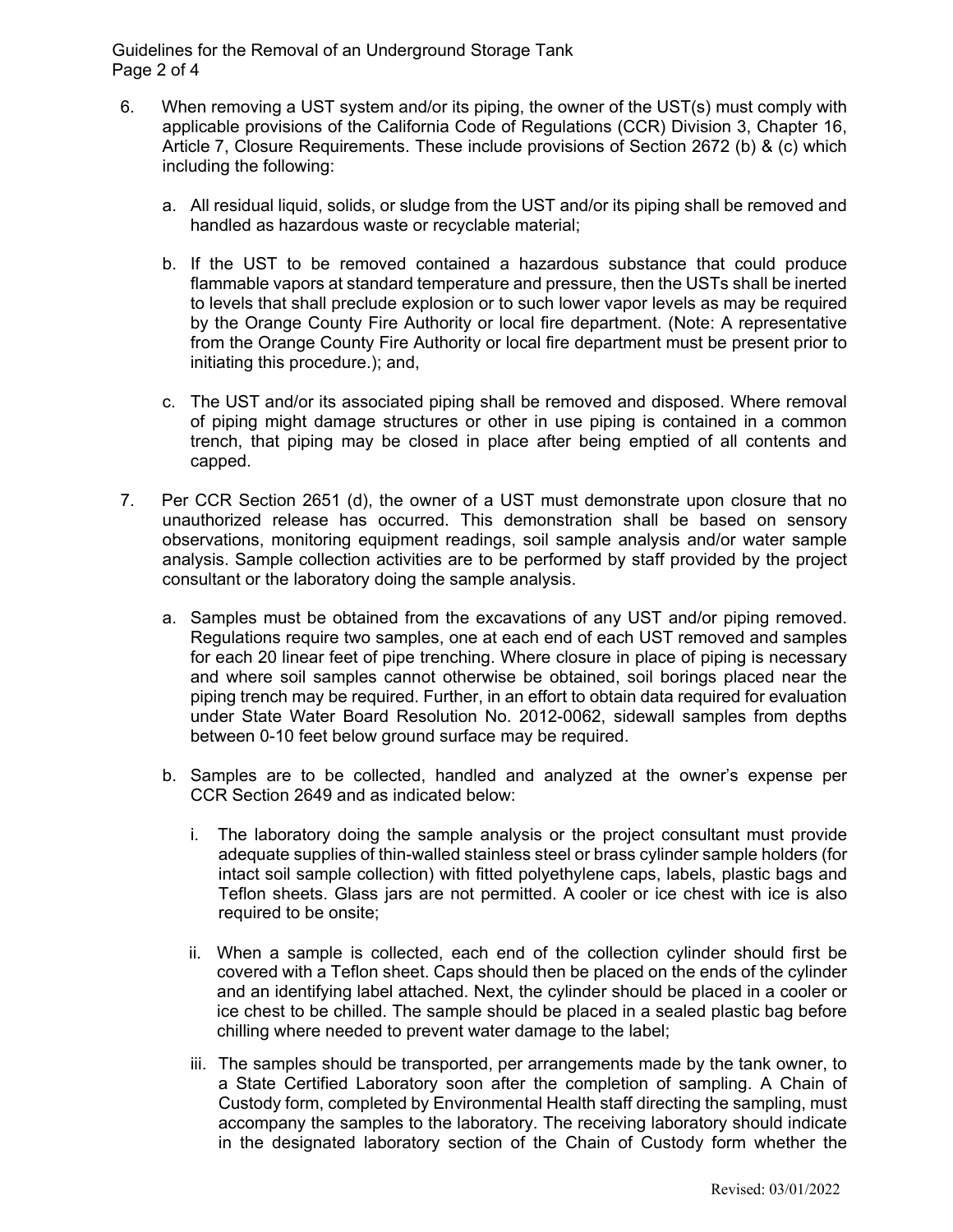samples were received in a chilled state and whether County seals were intact upon arrival, and;

- iv. Samples collected at diesel or gasoline storage sites must be analyzed by an appropriate method for total petroleum hydrocarbons (TPH). TPH (GC/FID) with carbon chain identification is recommended for diesel sites. Total purgeable petroleum hydrocarbons [TPPH (GC/MS)] as gasoline is recommended for gasoline sites. Samples collected in association with tanks in use prior to 1992 must be analyzed for organic lead if free product is present. In addition, analysis by EPA Method 8260B full scan is required to analyze for volatile organic compounds (VOCs) that include benzene, toluene, ethylbenzene, total xylenes (BTEX), naphthalene, 1,2-dichloroethane (EDC [or 1,1-DCA]) and 1,1-dibromoethane (EDB), ethanol, Methyl Tertiary Butyl Ether (MTBE) and all other fuel oxygenates.
- v. Samples collected at waste oil tank storage sites must be analyzed for TPH with carbon chain identification using EPA Method 8015 or for total recoverable petroleum hydrocarbons using EPA Method 1664, for full scan VOCs including BTEX, EDC, EDB, MTBE and all other fuel oxygenates, and chlorinated solvents by EPA Method 8260B, and for polycyclic aromatic hydrocarbons using EPA Method 83[1](#page-2-0)0 or 8270C (SIM Mode)<sup>1</sup>. In addition, soil samples must be analyzed for wear metals (cadmium, chromium, nickel, lead, and zinc). Detection limits for all reported constituents must meet appropriate data quality objectives.
- 8. The detection of a reportable unauthorized release, based on field observations and/or the results of the soil and groundwater sample analysis, shall require compliance with the reporting requirements of CCR Section 2652 and the initial abatement and corrective action requirements of Articles 5 and 11 of Title 23, Division 3, Chapter 16, CCR.
- 9. The owner of the UST should provide site security to prevent unauthorized public access into excavated areas. This security may include temporary fencing or a twenty-four (24) hour security guard.
- 10. The owner of the UST shall have equipment onsite available to control any vapor emissions. The equipment may include bulldozers to backfill excavations and/or tarps to cover contaminated soil.
- 11. Documentation required to be forwarded to this Agency after UST removal includes:
	- a. A copy of the certificate of UST destruction,
	- b. Copies, signed by the receiving State permitted facility, of all Uniform Hazardous Waste Manifests used to transport the residual or rinseate liquid, solids, or sludge waste removed from the tanks, and
	- c. Original (wet) copies of the laboratory analytical report, and the white copy of the OCHCA Chain of Custody form, sent with samples to the laboratory, with all required information completed by the laboratory.

<span id="page-2-0"></span><sup>1</sup> Analytical methods listed above are subject to revision or update by EPA. Suggested test methods may require updating as analytical procedures are promulgated.